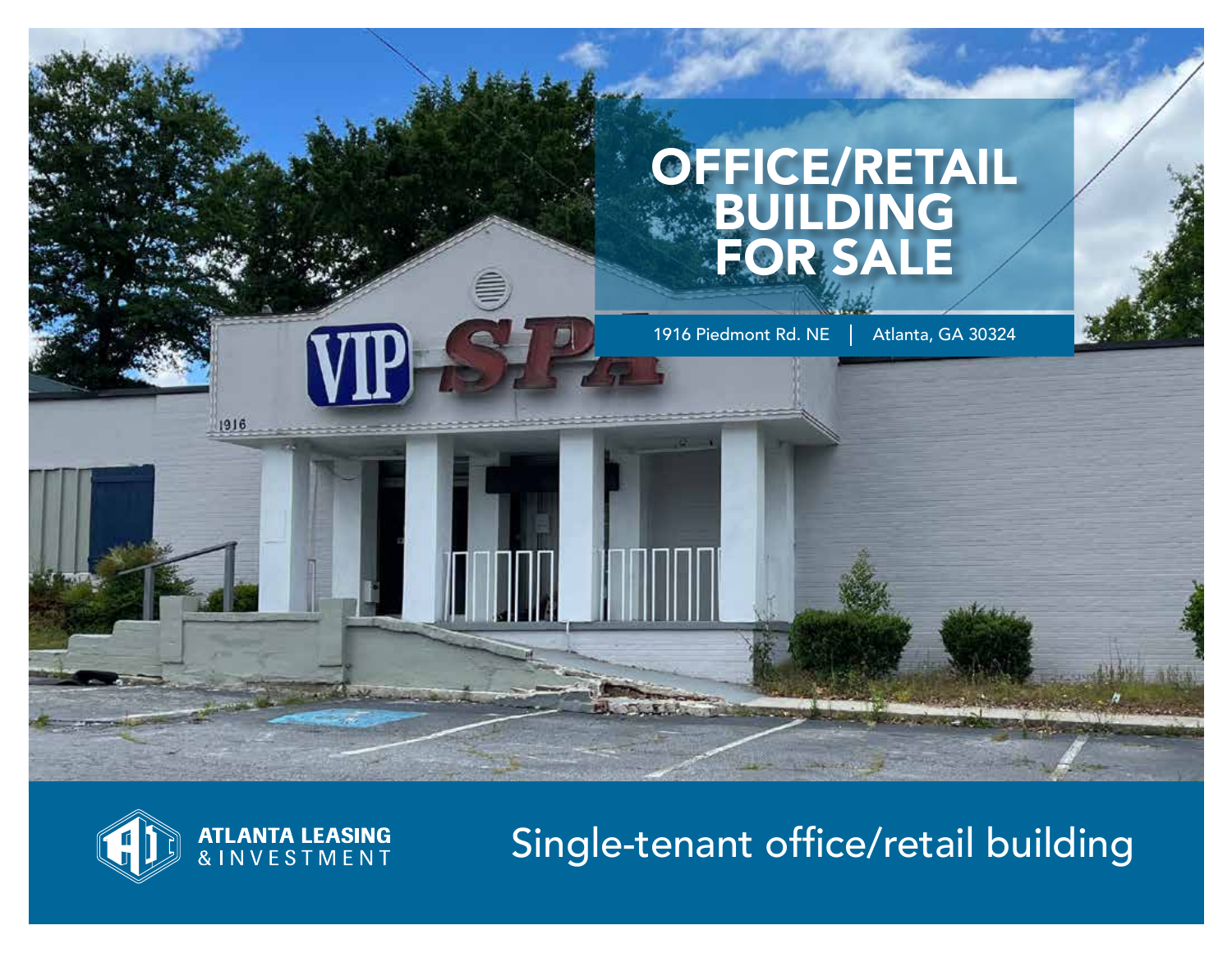

# OFFICE/RETAIL BUILDING FOR SALE

## Single-tenant office/retail building

| <b>OFFERING PRICE</b> | please inquire                           |
|-----------------------|------------------------------------------|
| <b>LOCATION</b>       | 1916 Piedmont Rd NE<br>Atlanta, GA 30324 |
| <b>SQUARE FEET</b>    | 2,800                                    |
| <b>ZONING</b>         | MRC-2-C                                  |

## **SALES HIGHLIGHTS**

- Rare free standing building on highly sought after Piedmont Rd corridor
- Ample parking for any use
- Easily converted into multiple uses
- Along strong retail corridor surrounded by an abundance of customers
- Highly visible sign directly on Piedmont Rd
- Incredible intown location just off I-85 with +/- 23,000 vehicles/day
- 1-mile radius demographics indicate \$95k MHI and 35% growth since 2010

## **EXECUTIVE SUMMARY**

Atlanta Leasing Investment is pleased to offer 1916 Piedmont Rd NE (the "Property") for purchase. Per Fulton county records, the Property consists of a +/- 2,800 square foot office/retail building.

According to tax records, the building is classified as an Office Building – Low Rise – 1-4 Story. It was originally constructed in 1963, measures approximately 2,800 ft² and its land parcel measures approximately 13,504 ft². Located in the Piedmont Heights (aka Morningside/Lenox Park) neighborhood, this property is zoned MRC-2-C and falls within NPU F. According to the existing owner, the property last sold on 2012-06-15 for \$850,000 + \$300,000 of consideration paid outside of the real estate closing.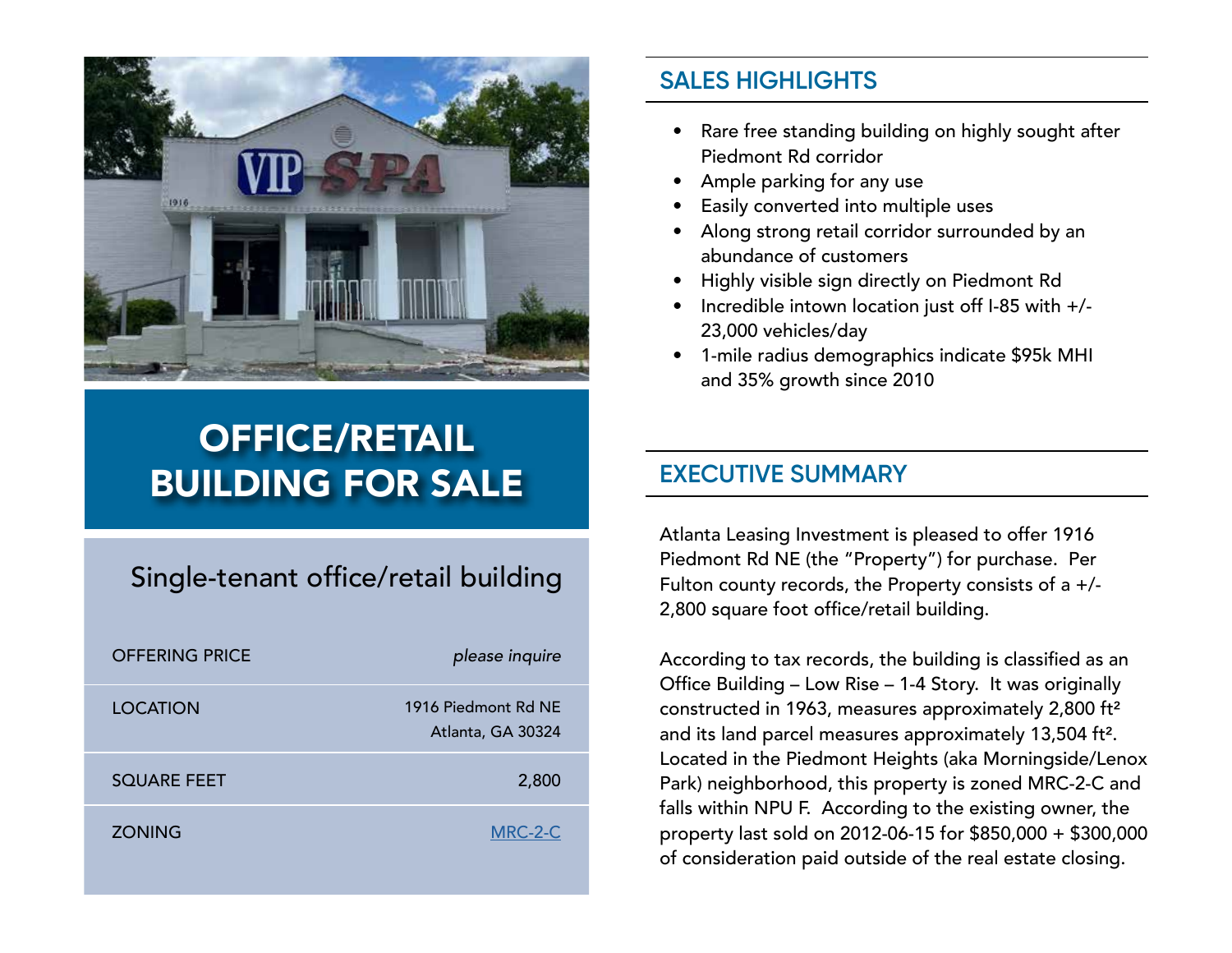## **MRC-2 ZONING (CITY OF ATLANTA)**

#### Sec. 16-34.005. - Permitted principal uses and structures.

- 1. Automobile service stations, provided that no service station may be located within 1,500 feet of another service station, battery exchange stations, car washes.
- 2. Banks, savings and loan associations, and similar financial institutions.
- 3. Barber shops, beauty shops, manicure shops and similar personal service establishments.
- 4. Business or commercial schools.
- 5. Childcare centers, kindergartens and special schools.
- 6. Clubs and lodges.
- 7. Commercial greenhouses.
- 8. Commercial recreation establishments, including bowling alleys, theaters, convention halls, places of assembly, and similar uses, with primary activities conducted within fully enclosed buildings.
- 9. Digital industry switchboards, power generators and other relay equipment and rooms housing such equipment when located on subterranean levels or the second floor above sidewalk level and higher, or on ground floors provided that retail, office, institutional, or residential uses are provided for a minimum depth of 20 feet from any building facade along the public sidewalk.
- 10. Restaurants, bars, coffee shops, delicatessens, taverns and other eating and drinking establishments including those licensed for the on-premises consumption of malt beverages, wine and/or distilled spirits.
- 11. Institutions of higher learning, including colleges and universities.
- 12. Laundry and dry-cleaning stores, collection stations or plants.
- 13. Mortuary and funeral homes.
- 14. Museums, art galleries, libraries, and similar profit or non-profit cultural facilities.
- 15. New and used car sales, including other motorized vehicles such as mopeds and motorcycles.
- 16. Nursing homes and convalescent centers.
- 17. Offices, studios, clinics (including veterinary), laboratories and similar

uses, but not blood donor stations except at hospitals. Veterinary clinics including all kennels and accessory areas shall be enclosed within sound proof buildings when located within 300 feet of any residential use from the closest point of the nearest residential building to the closest point of the veterinary clinic, subject to the provisions in chapter 74

- 18. Park-for-hire parking decks.
- 19. Plumbing, air conditioning service and repair.
- 20. Photocopying or blueprinting shops.
- 21. Professional or service establishments, but not hiring halls.
- 22. Public schools or private schools having similar academic curricula and special schools for exceptional children.
- 23. Repair garages, paint and body shops.
- 24. Retail establishments.
- 25. Sales and repair establishments for home appliances, bicycles, lawn mowers, shoes, & similar household goods.
- 26. Subject to the requirements of section 16-34.010(7) and not when any part of the property is within 500 feet of the beltline corridor as defined in City Code Section 16-36.007, mixed-use storage facility having less than 100,000 SF of total floor area of storage use. An existing mixed-use storage facility within 500 FT of the beltline corridor may be redeveloped at its existing floor area ratio and consistent with the requirements of this part.
- 27. Single-family, two-family and multi-family dwellings.
- 28. Structures and uses required for operation of MARTA or a public utility but not including uses involving storage, train yards, warehousing switching or maintenance shop as the primary use.
- 29. Tailoring, custom dressmaking, millinery and similar establishments.
- 30. Supportive housing.
- 31. Urban gardens.
- 32. Market gardens.
- 33. Microbrewery and microdistillery (as defined by City of Atlanta Code Section 10-1).
- 34. Small discount variety stores, provided that no small discount variety store may be located within 5,280 feet of another small discount variety store.

### 1916 PIEDMONT ROAD NE, ATLANTA GA, 30324



▶ 404.348.4448 → AtlantaLeasing.com/1916Piedmont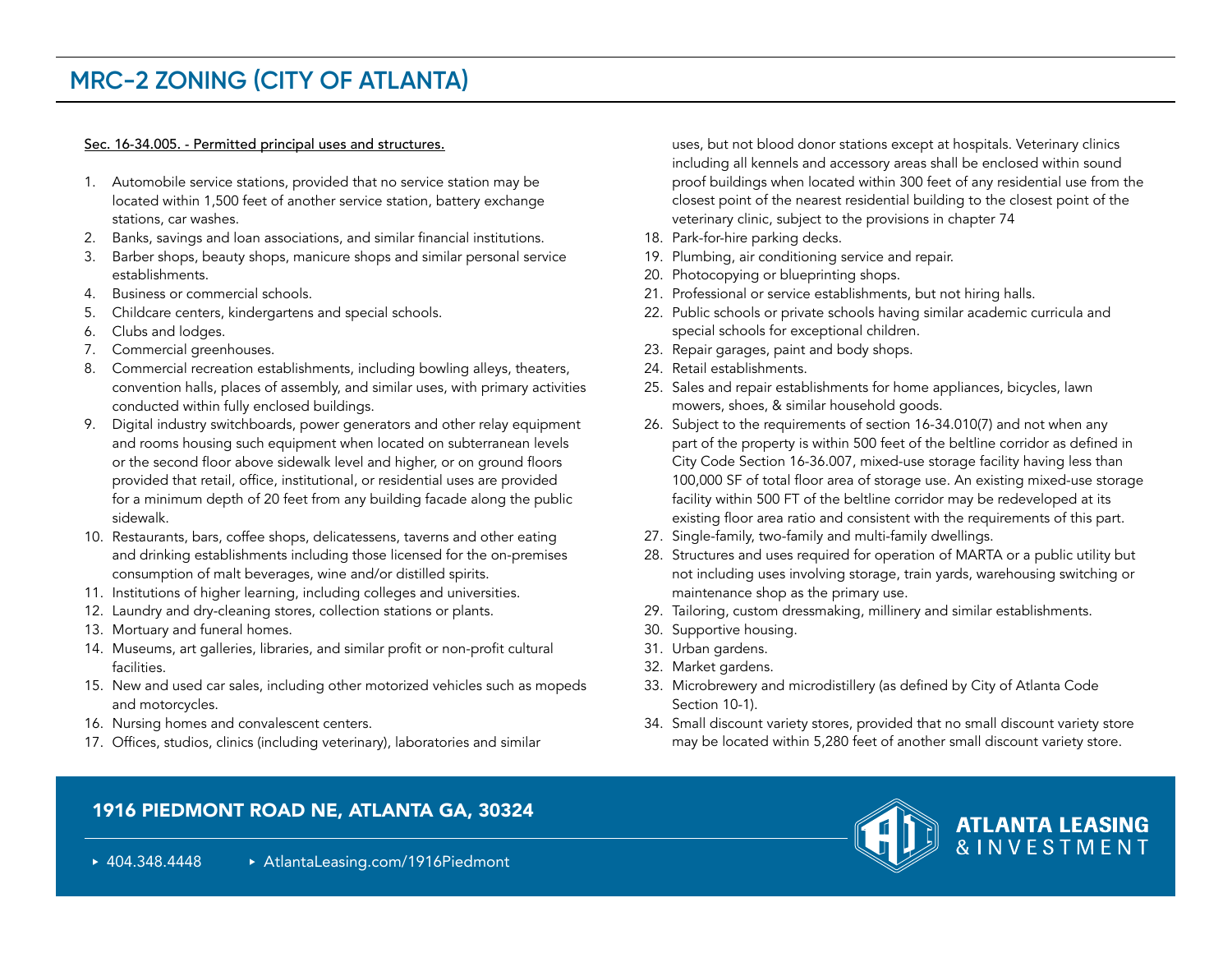## **DEMOGRAPHICS**

| Radius from 1907 PR                     | 1-Mile    | 3-Mile    | 5-Mile    |
|-----------------------------------------|-----------|-----------|-----------|
| 2021 Population Estimate                | 17,030    | 189,867   | 410,676   |
| 2010-2021 Population Growth %           | 35.08%    | 33.42%    | 24.33%    |
| 2021-2026 Projected Population Growth % | 7.18%     | 6.69%     | 5.43%     |
| 2010-2021 Household Growth %            | 25.88%    | 31.17%    | 23.48%    |
| 2021-2026 Projected Household Growth %  | 6.32%     | 6.57%     | 5.46%     |
| 2021 Est. Average HH Income             | \$121,071 | \$134,729 | \$129,421 |
| 2021 Est. Median HH Income              | \$95,411  | \$101,924 | \$96,088  |
| 2021 Est. Median Housing Values         | \$569,362 | \$536,380 | \$488,721 |
| Median Home Year Built                  | 1994      | 1991      | 1984      |

66 PIEDMONT HEIGHTS CAPTURES SOME OF THE NEAT FEATURES OF

...RESIDENTIAL GREENERY OF NEARBY MORNINGSIDE

MIDTOWN (EXCITING RESTAURANTS, CONVENIENT SHOPPING) AND THE



Fairfield Piedmont Heights Project



Morningside Atlanta by Windsor



)Atlanta Beltline (beltline.org -

77

#### Beckham Place at Morningside (Under Construction)

### 1916 PIEDMONT ROAD NE, ATLANTA GA, 30324

▶ 404.348.4448 **AtlantaLeasing.com/1916Piedmont** 



**ATLANTA LEASING**<br>& INVESTMENT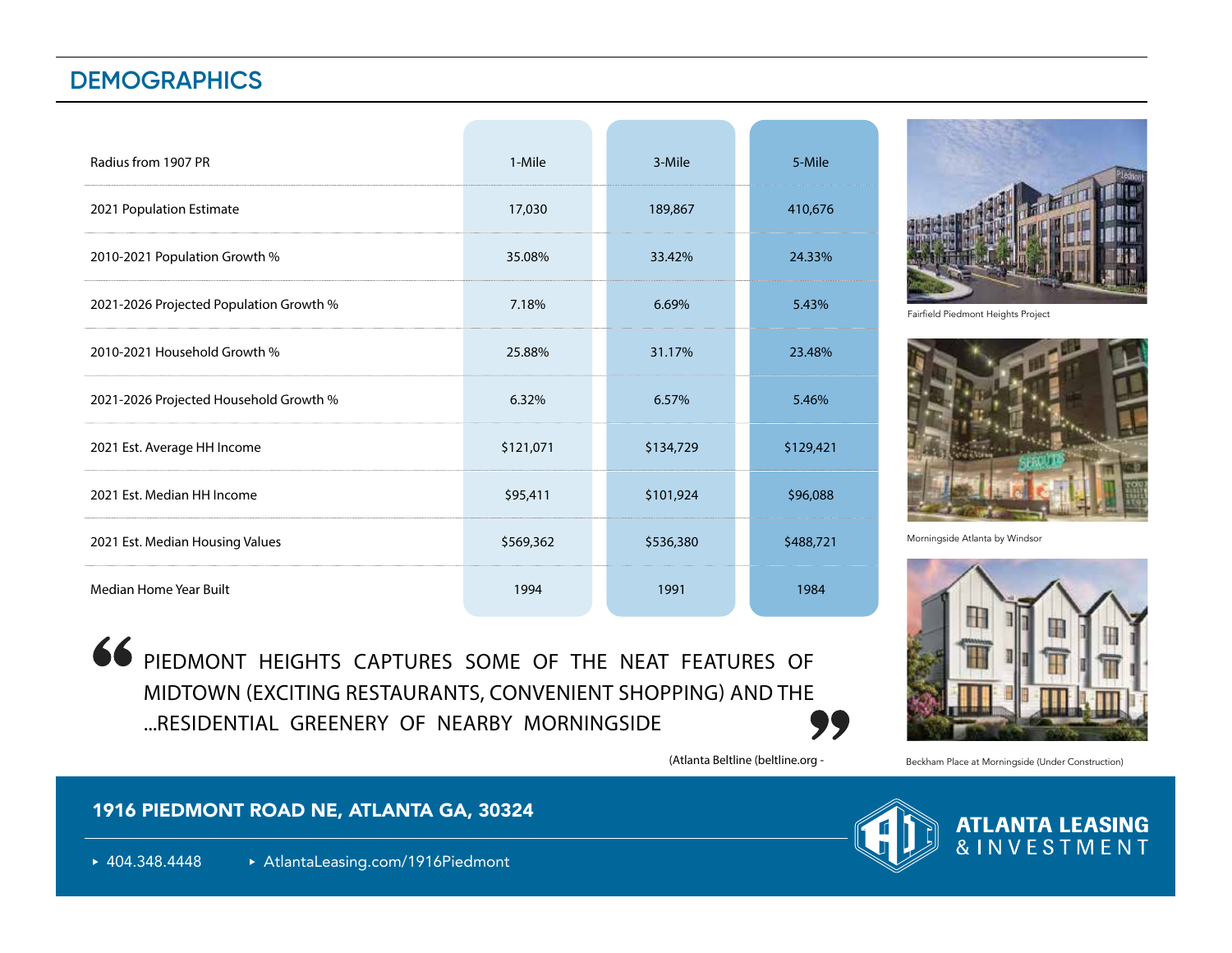## **SPECIAL PERMITS**

#### Sec. 16-34.007. - Special permits.

(1) Special use permits:

- (a) Bingo parlors.
- (b) Broadcasting towers and line-of-sight relay devices for telephonic, radio or television communications greater than 70 feet in height, except alternative design mounting structures as contemplated by subsection 16-25.002
- (c) Churches, synagogues, temples, mosques and other religious worship facilities having a minimum lot area greater than one acre.
- (d) Community centers and similar establishments, when not owned by a governmental agency.
- (e) Community centers.
- (f) Dormitories, fraternity houses and sorority houses.
- (g) Group home, congregate care home and rehabilitation centers.
- (h) Helicopter landing facilities or pickup or delivery stations.
- (i) Hospitals.
- (j) Hotels.
- (k) 90 days or more duration: Outdoor amusement enterprises, exhibits, entertainment, meetings, displays or sales areas, or outdoor areas for religious ceremonies.
- (l) Park-for-hire surface parking lots.
- (m) Poolrooms, billiard parlors, amusement arcades.
- (n) Repealed.
- (o) Rooming houses and boardinghouses.
- (p) Single room occupancy residence.
- (q) Truck stops.
- (r) Transfer of development rights. Transfer of development rights is permissible provided each of the following criteria are met in addition to those set forth in section 16-28.023.
- (s) Shelter

### 1916 PIEDMONT ROAD NE, ATLANTA GA, 30324

▶ 404.348.4448 **AtlantaLeasing.com/1916Piedmont** 







**ATLANTA LEASING**<br>& INVESTMENT